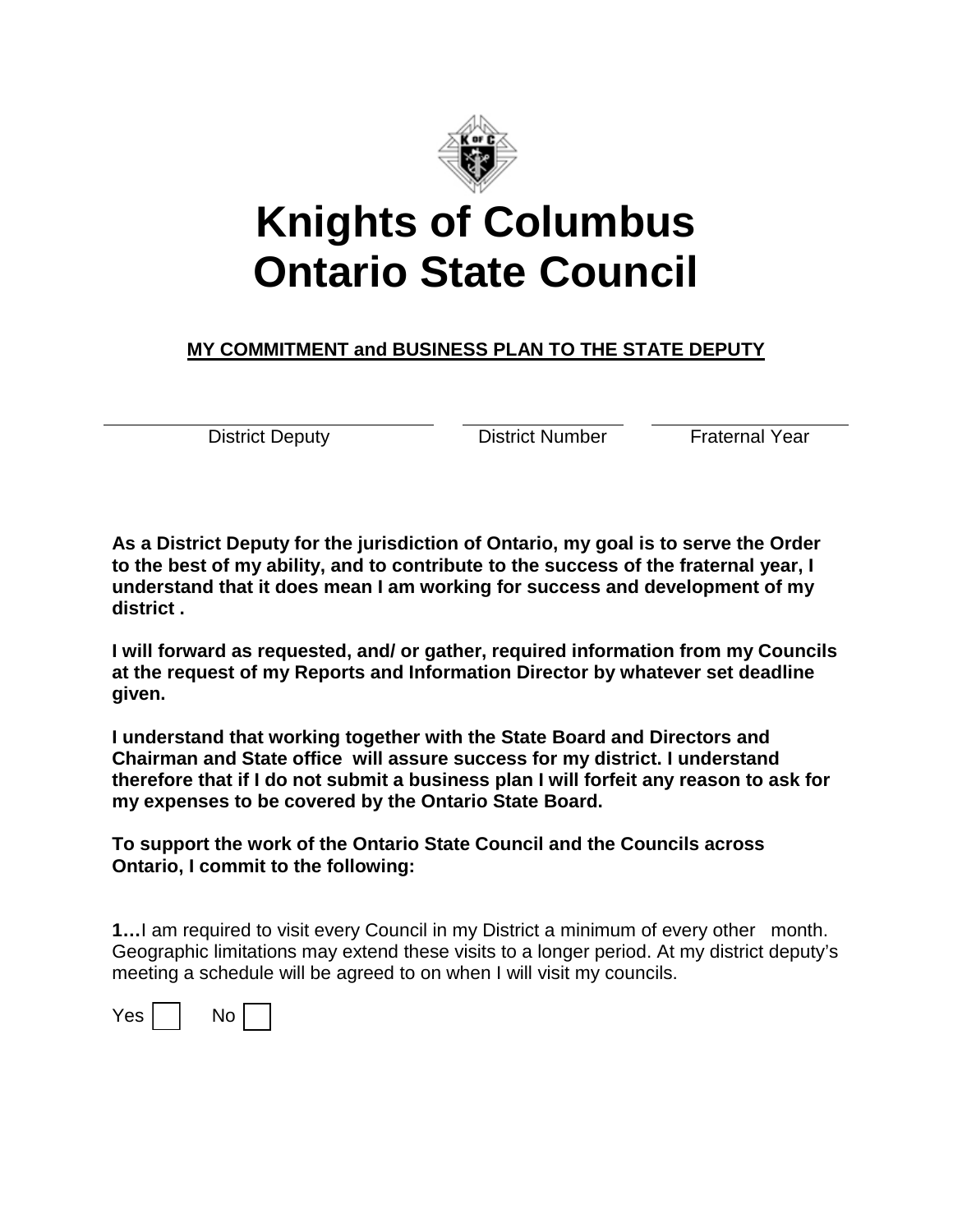2…I would like to encourage degrees in my district to help the State Deputy meet the Jurisdictions recruiting targets therefore I will conduct at least three First Degrees in my District, or within a cluster of Districts that are within proximity to each other. Could you inform the Ceremonials Director I would like to talk to him about degrees and I would like additional information to insure my district has no problems in the delivery of these degrees.

| $Yes \mid$ | No I | Not at this time |  |
|------------|------|------------------|--|
|            |      |                  |  |

**3…**I will schedule at least two second degrees and one third degree in my District, or within a cluster of Districts that are within proximity to each other:

|  | Yes I can | No <sub>1</sub> | Not sure but will look into this |  |  |
|--|-----------|-----------------|----------------------------------|--|--|
|--|-----------|-----------------|----------------------------------|--|--|

**4…**I will attend one major recruiting drive at each Council in my District to assist the Councils in achieving their membership quotas, and I will submit the Membership Drive reports twice a year as required by Supreme to my Reports and Information Director when requested. Using **Membership 365** as the base for my district membership plan I will work on being successful and will report as required to the Membership director if I require additional help.

I would like to talk to the membership director about my goals and plans using Membership 365.

| Yes <sub>l</sub> |  | Nol |  | Not at this time $\lfloor$ |  |
|------------------|--|-----|--|----------------------------|--|
|------------------|--|-----|--|----------------------------|--|

**5…**In order to assist my Councils in achieving the Trillium Award, Columbian Award and Star Council Award, I will ensure all Councils in my District submit the following forms by the due date to Supreme and to the State Office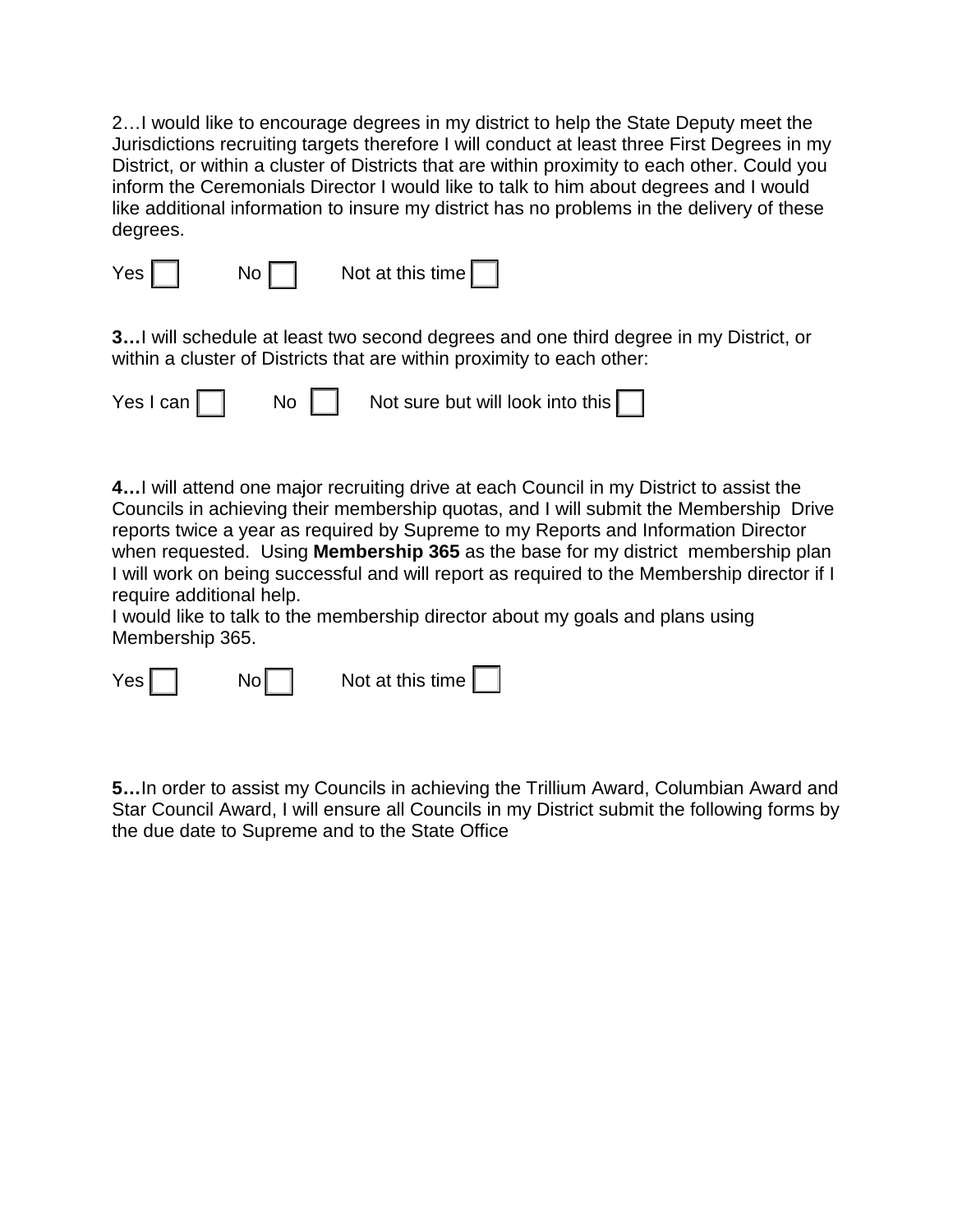- *Form 185 Officers Chosen*
- *Form 365 Program Personnel Report (Due by July 1st)*
- *Form SP7 Columbian Award due by June 30th*
- *Form 1728 Annual Fraternal Survey (due by January 15th)*
- *Form SO-11 Trillium Award Due April 1*
- *Pope John Paul II Culture of Life Award Due at State April 1*
- *State Service Awards Form -- STSP Due at State April 1 Available from Supreme Council Booklet*

I would like notice of when these reports are due and follow-up on my councils success in reporting.

| es | חר |  |
|----|----|--|

**6…**In order to ensure that the financial affairs of the Order are managed properly, I will ensure that my Councils complete and submit their audits on a timely basis and I will act quickly if I receive notice of a council delay :

*Form 1295-1 Semi- Annual Audit Due February 15th*

*Form 1295-2 Semi- Annual Audit Due August 15th*

**7…**I will encourage my Councils to participate in programs sponsored by the State Board:

I would like to talk to the following Chairman about these programs:

- **Free Throw, Soccer Challenge Hockey Challenge Substance Abuse Poster Contest**
- **CARS Ticket Draw**
- **Youth Camp**
- **Special Olympics and Tootsie Rolls**
- **Family and Roses for life program**
- **Council Bulletins and Public Relations**
- **Pro life and Church Programs**
- **Seniors and Widows Program**
- **State Training Webinar program**